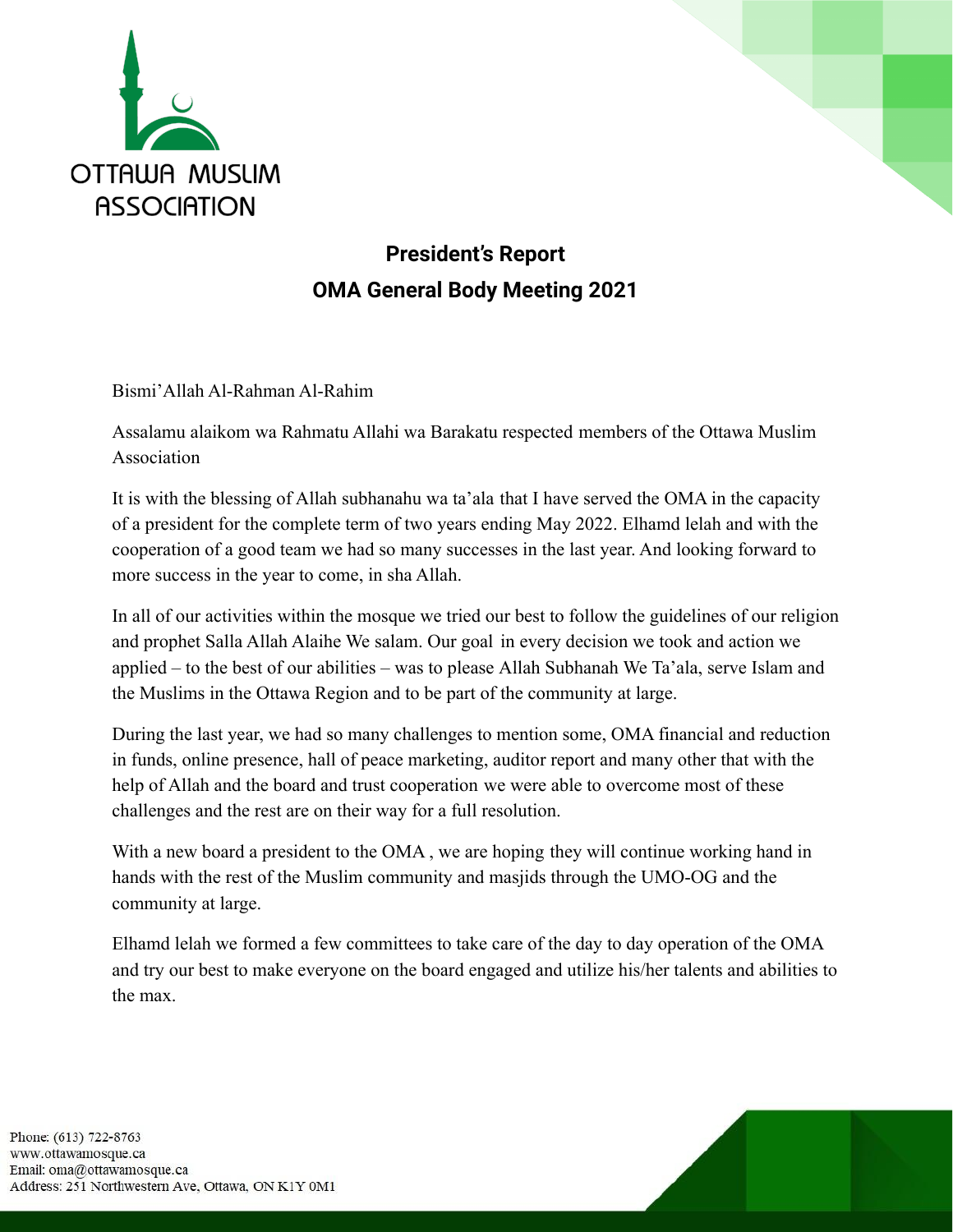# **Imam Selection**

Our new Imam Muhammad Sulaiman was appointed as the OMA Imam February 2020. He has finished his first-year probation and we have signed a 3 year contract with him.

## **Refugee program**

The OMA with its history and strong community roots was a key member of the Refugees city program to help refugees to settle and integrate in their new home.

Also, the OMA and its volunteers helped in partial funding and sponsoring 14 families. And we have 4 families being processed by the government.

# **Government funding**

One of the challenges that faced the OMA was its lack of tapping into the government funds for different programs that are already being offered at the OMA. Last year, Elhamd lelah and with the help of volunteers we were able to get government funds for a few programs , however, more work needs to be done on this front as there are too much benefits to the OMA and community by utilizing these funds.

- i. Security Infrastructure funding
- ii. Refugee assistance funds
- iii. Funding to hire summer students to work with the OMA

More work and education is required in this area to better utilize the funds available to the community**.**

#### **OMA aid donations**

The OMA is part of the community and its presence and help to the needy is part of its mandate and duty as the oldest organization in Ottawa and the second mosque in Ontario.

The OMA contributed to many events and fundraisers to help the needy and other charitable organizations to alleviate the suffering and hardship facing humans nationally and internationally.

# **OMA Zakat**

The OMA mosque was able to distribute over 60K of zakat funds through a standard review and evaluation process.

Elhamd lelah more cooperation is being done between the OMA and other masajid to better utilize the zakat funds and help with cases that require large amounts of funds. More work and cooperation is required in this field to better manage the zakat funds citywide and to minimize chances of fraud or funds misuse.